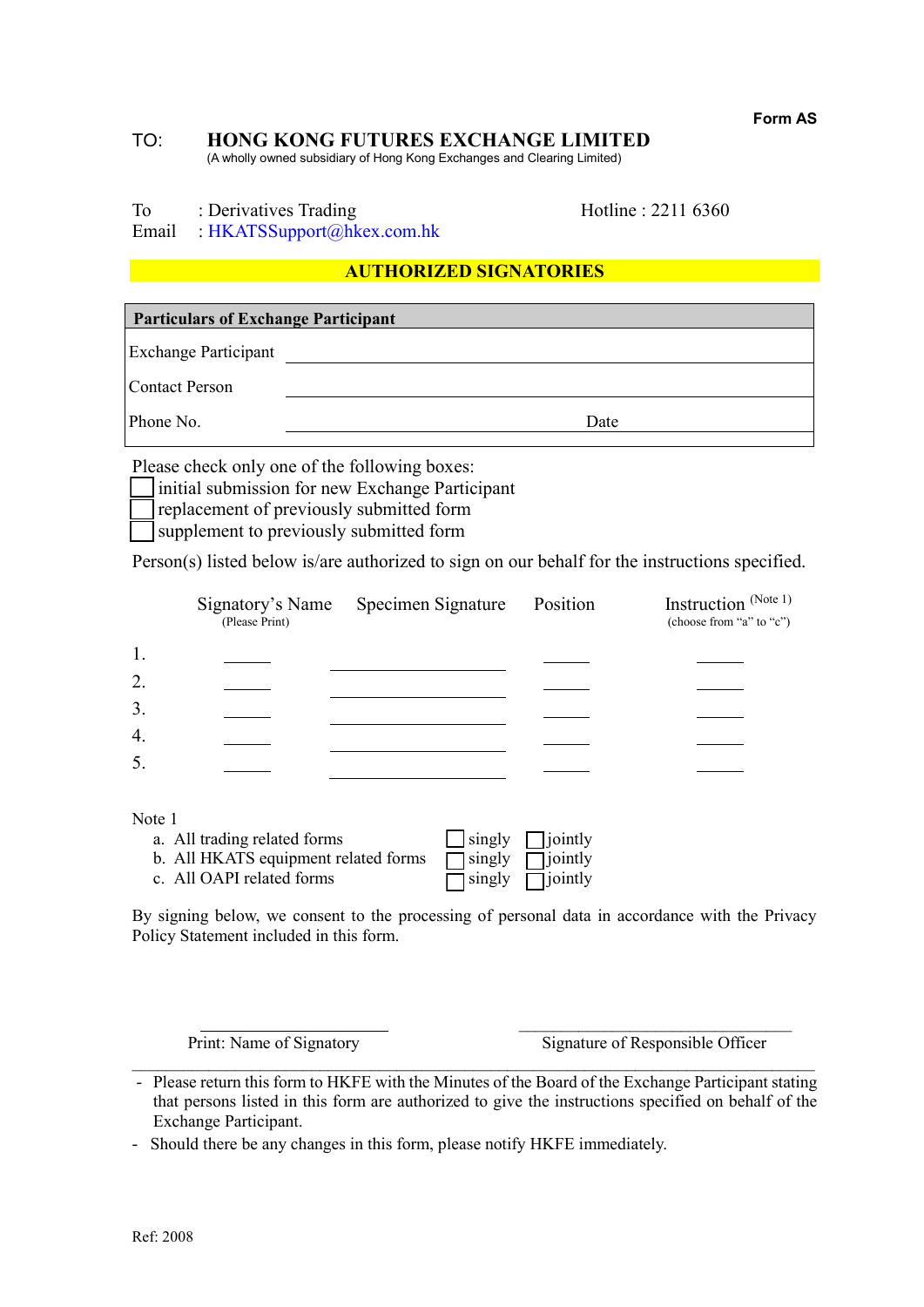# **Appendix - Examples of Forms in Categories A - C**

# Category A - All trading related forms

- Form PRF Request for resetting password<br>Form PLF Request for re-issuing password Request for re-issuing password notification letter  $\triangleright$  Form UPR Request for correction of executed prices of combination trades  $\triangleright$  Form No. 7 Application for correction of erroneous trade
- $\triangleright$  Form BHF Request for on-behalf-of processing
- $\triangleright$  Form OH-2 Confirmation form for order(s) handling cancel order
- $\triangleright$  Form ETR Error trade report request form
- > Form ETC Error trade cancellation agreement request form

# Category B - All HKATS equipment related forms

- Application for HKATS Production / Testing Circuit - Application for Addition / Termination of HKATS Connection
- $\triangleright$  Form TLF Request for login / transaction test outside office hours

Category C - All OAPI related forms

| ➤ | $\sim$                    | Application form for OAPI                                  |
|---|---------------------------|------------------------------------------------------------|
| ➤ | $\sim$                    | Application for Addition / Termination of HKATS Connection |
| ➤ |                           | Request for access to HKATS testing environment            |
|   | $\triangleright$ Form OCF | Request for OAPI certification test                        |

<sup>\*</sup> These examples of forms in Categories A to C are not exhaustive and they are subject to change by HKFE from time to time.